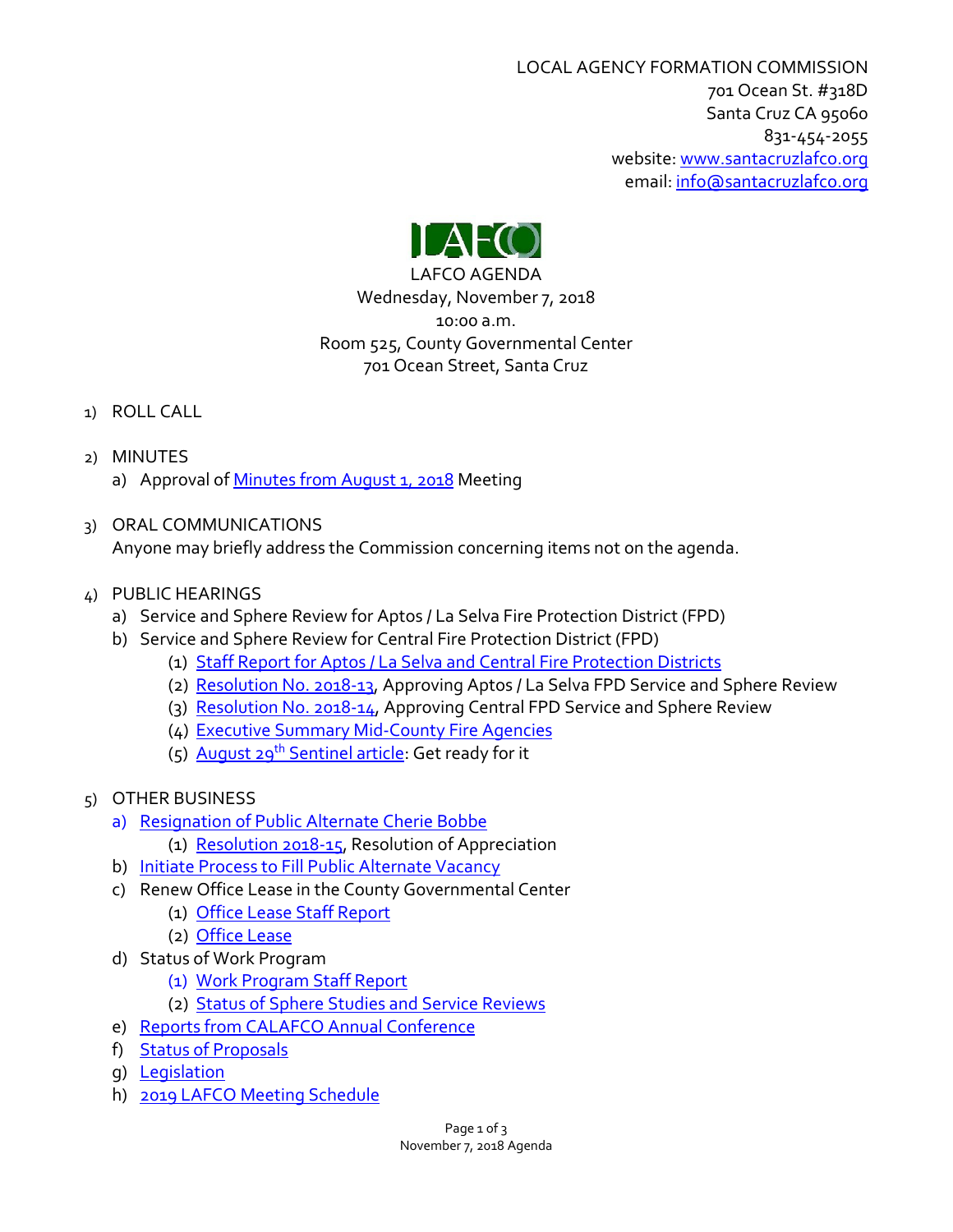- 5) OTHER BUSINESS (continued)
	- i) Release of Mosquito Abatement and Vector Control, County Service Area 53 Service and Sphere Review
		- (1) [CSA 53 Staff Report](https://www.santacruzlafco.org/wp-content/uploads/2018/11/5i1-CSA-53-Staff-Report.pdf)
		- (2) [CSA 53 Public Review Draft](https://www.santacruzlafco.org/wp-content/uploads/2018/11/5i2-CSA-53-Public-Review-Draft.pdf)
- 6) PRESS ARTICLES

Water

- a) July 31<sup>st</sup> [Sentinel article:](https://www.santacruzlafco.org/wp-content/uploads/2018/11/6a.pdf) Court rules water district rates 'invalid'
- b) August 24<sup>th</sup> Sentinel article: Court orders elimination of chromium 6 plant cost coverage
- c) September 21<sup>st</sup> Sentinel article: Sharing program expected by winter
- d) October 31<sup>st</sup> [Good Times letter to the editor:](https://www.santacruzlafco.org/wp-content/uploads/2018/11/6d.pdf) Hold officials accountable
- UC Santa Cruz
- e) October 25<sup>th</sup> [Sentinel article:](https://www.santacruzlafco.org/wp-content/uploads/2018/11/6e.pdf) Opposition grows against development
- 7) COMMISSIONER COMMENTS

Individual Commissioners may comment briefly on matters within the jurisdiction of LAFCO. No discussion or action is appropriate other than referral to staff or setting the matter as a future agenda item. The public may address the Commission on these informational matters.

8) CLOSED SESSION

Prior to closed session, the public is invited to address the Commission regarding the subject of the closed session.

- a) The Commission will meet in closed session to consult with labor negotiators pursuant to Government Code Section 54957.6.
	- (1) Public Employment
	- (2) Title: Recruitment of New Executive Officer
- 9) ANNOUNCEMENTS FROM CLOSED SESSION
- 10) ADJOURNMENT

The next regular meeting is scheduled for Wednesday, December 5, 2018 at 10:00 a.m.